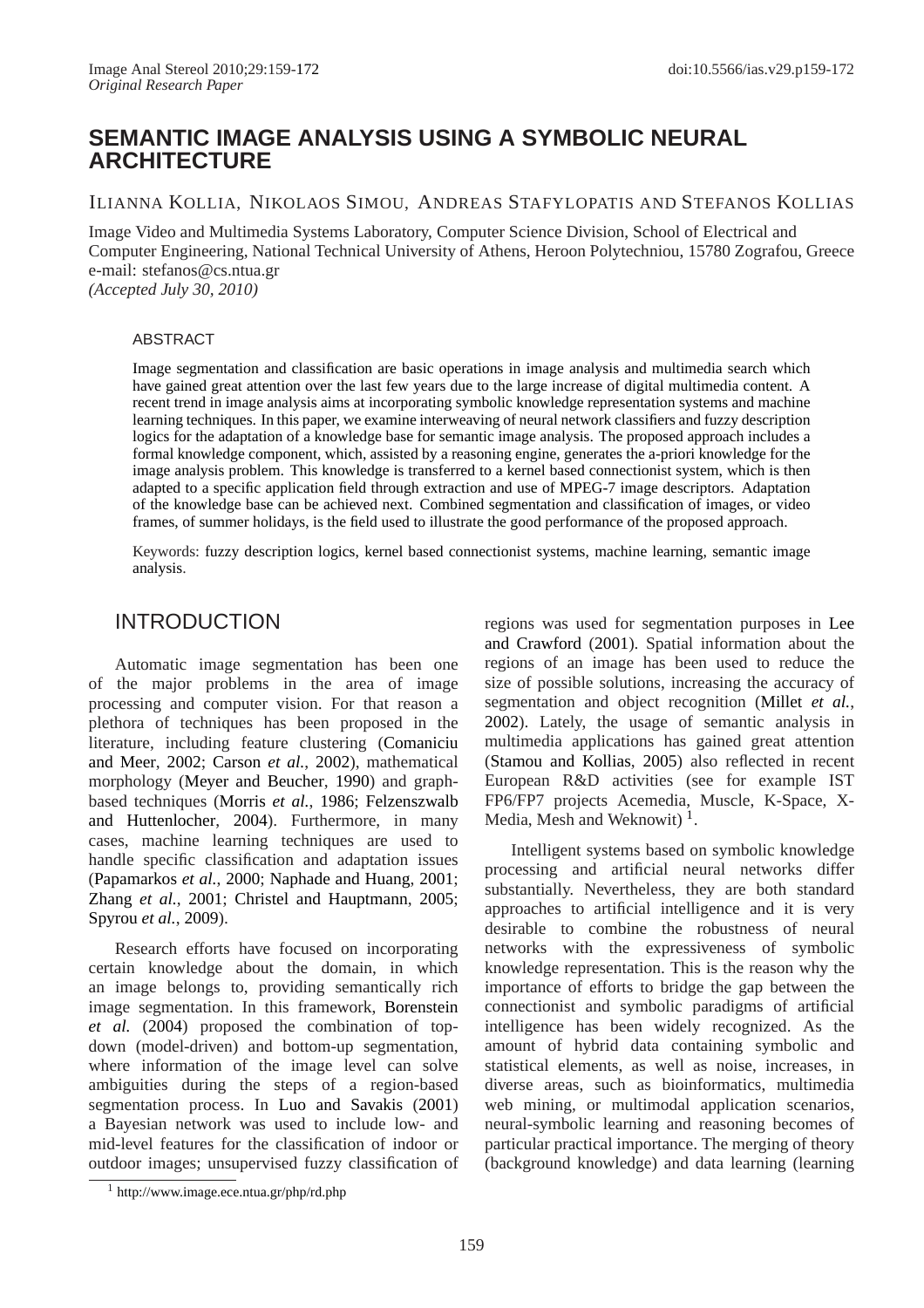from examples) has been indicated to provide learning systems that are more effective than purely symbolic and purely connectionist systems, especially when data are noisy. This has contributed to the growing interest in developing neural-symbolic systems [\(Pinkas,](#page-13-14) [1991](#page-13-14); [Garcez and Zaverucha](#page-13-15), [1999;](#page-13-15) [Garcez](#page-13-16) *et al.*, [2001](#page-13-16); [Hitzler](#page-13-17) *et al.*, [2004;](#page-13-17) [Hammer and Hitzler](#page-13-18), [2007\)](#page-13-18).

This integration can be realized by an incremental workflow for knowledge adaptation. Symbolic knowledge bases can be embedded into a connectionist representation, where the knowledge can be adapted and enhanced from raw data. This knowledge may in turn be extracted into symbolic form, where it can be further used. This workflow is generally known as the neural-symbolic learning cycle [\(Hammer and Hitzler](#page-13-18), [2007](#page-13-18)), as depicted in the following diagram (Fig. [1\)](#page-1-0).



<span id="page-1-0"></span>Fig. 1. *The neural-symbolic learning cycle.*

This paper focuses on developing a novel method for achieving connectionist adaptation of ontological knowledge represented by expressive fuzzy description logics. Moreover, it is shown that this method can be effectively used in real life multimedia applications, so as to improve the performance of image segmentation and classification methods.

In particular, a knowledge base generated using fuzzy description logics together with a reasoning engine comprise the symbolic part of the system. Recent research results that extract parameter kernel functions from Description Logics (DL) ontological representations are adopted for embedding the above knowledge to a kernel-based connectionist architecture. Adaptation of the connectionist system is performed as follows.

MPEG-7 image descriptors are first extracted from still images, or video image frames. A k-nearest neighbor algorithm is proposed, based on the MPEG-7 features and a correlation distance measure, to relate each new input data vector to one of the individuals included in the DL ontology, so that the connectionist system classifies it in a specific category. Whenever such a classification is not evaluated positively (*e.g.*, at the user environment), retraining of the connectionist system is performed, adapting its weights so as to provide good results in the specific application field. The new information, consisting of the new individual and its properties, is then transferred to the knowledge base, where they are evaluated and possibly used to update concepts and relations.

The resulting scheme can be implemented and used in real-life multimedia applications, in contrast to other, afore-mentioned schemes that have not shown such capability up to the present. Segmentation and classification of images of summer holidays is used as the application field illustrating the good performance of the proposed connectionist-symbolic analysis scheme and the obtained improvement over conventional machine learning methods.

The rest of the paper is organized as follows. The following section ("The proposed architecture") outlines the proposed architecture that mainly consists of the formal knowledge, the semantic interpretation layer and the knowledge adaptation components. These modules are described in detail in Sections "The formal knowledge component", "Semantic interpretation" and "The knowledge adaptation mechanism" respectively. Section "A multimedia analysis experimental study" presents a multimedia analysis experimental study illustrating the theoretical developments and also a comparison with state of the art approaches on the same problem. Conclusions and planned future activities are presented in Section "Conclusions".

## THE PROPOSED ARCHITECTURE

The proposed system is based on a learning, evolving and adapting cognitive model. Starting with basic knowledge about the nature of the problem and by using powerful reasoning mechanisms, the proposed system gradually evolves its knowledge, by incorporating its observations along with its own or its user's evaluations.

Fig. [2](#page-2-0) summarizes the proposed system architecture, consisting of two main components: the *Formal Knowledge* and the *Knowledge Adaptation*. The Formal Knowledge stores the terminology and assertions, *i.e.*, the constraints that describe the problem under analysis in the appropriate knowledge representation formalism. More specifically, the *Ontologies module* formally represents the general knowledge about the problem. It is actually a formal ontological description representing the concepts and relationships of the field, providing formal definitions and axioms that hold in every similar environment. This forms the system's knowledge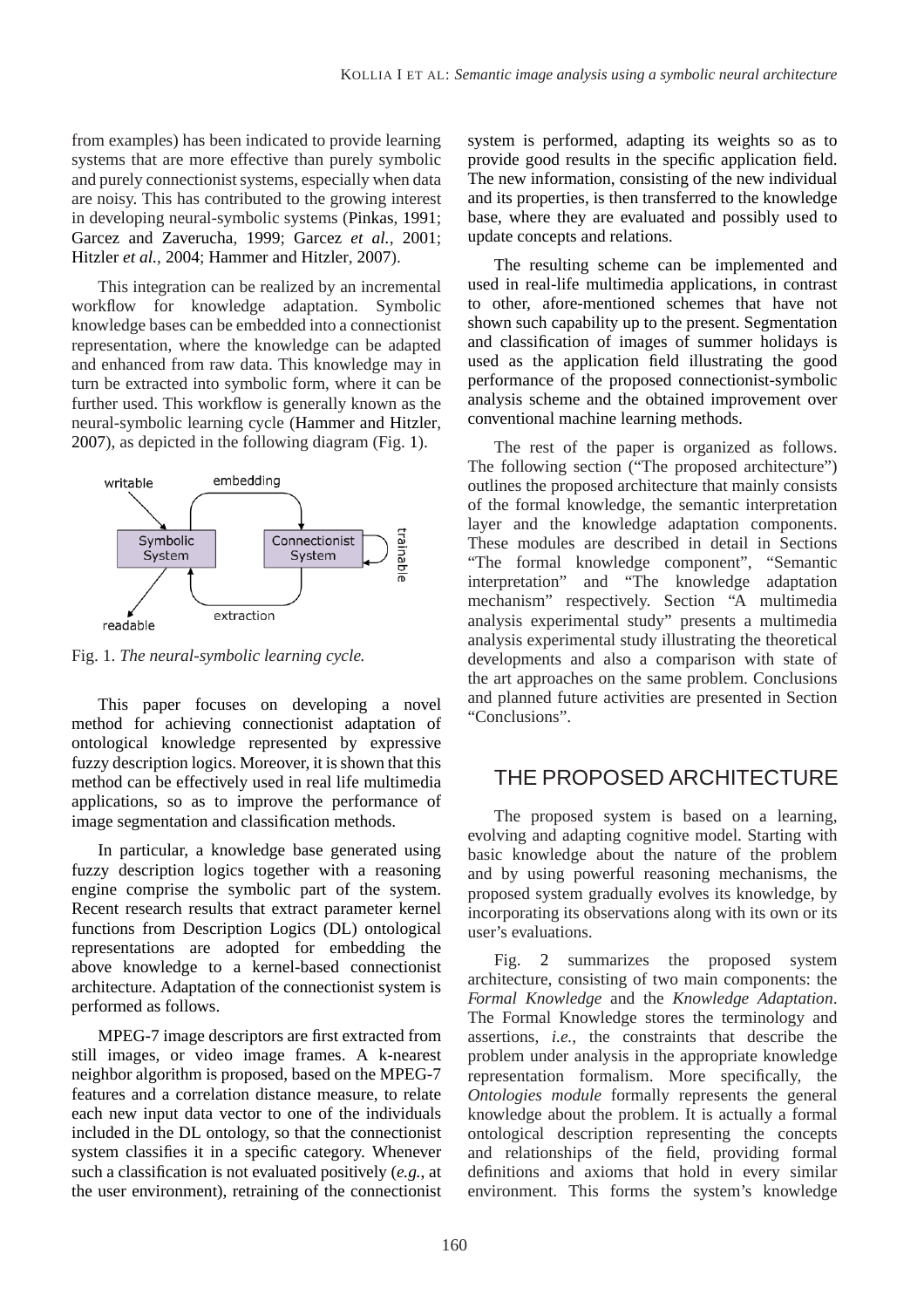

<span id="page-2-0"></span>Fig. 2. *The semantic adaptation architecture.*

which is generally generated during the Development Phase by knowledge engineers and experts.

Moreover, the *Formal Knowledge* contains the *World Description* that is actually a representation of all objects and individuals of the world, as well as their properties and relationships in terms of the Ontology. It is evident that most of the above data involve different types of uncertain information and, thus, they can be represented as formal (fuzzy) description logic assertions connecting the objects and individuals of the world with the concepts and relationships of the Ontology. These assertions are provided automatically or semi-automatically by the *Semantic Interpretation* module.

In real environments however, this global knowledge representation is rather optimistic. Unfortunately, there may be lot of reasons that cause inconsistencies in the *Formal Knowledge*. For example, it is impossible to model all specific real environments and thus, in some cases, conflicting assertions can arise. As a more abstract example (and more difficult to handle), the personality and expressivity of a specific user makes some of the axioms and constraints of the Ontology nonapplicable or even wrong, if applied in general to all user interactions. These inconsistencies make the formal use of knowledge that the *Reasoner* provides rather problematic. In such cases, the *Knowledge Adaptation* component of the system tries to resolve the inconsistency through a recursive learning process.

The knowledge adaptation improves the knowledge of the system by changing to some degree the axioms of the terminology of the system. The new information as represented in a connectionist model and, with the aid of learning algorithms, is adapted and then re-inserted in the knowledge base through the *Knowledge Extraction* module for adaptation purposes.

# THE FORMAL KNOWLEDGE COMPONENT

### FORMAL KNOWLEDGE AND CONNECTIONIST MODELS

The focus of the proposed system architecture in Fig. [2](#page-2-0) is the adaptation of the knowledge base, so as to deal with contextual information and raw data peculiarities obtained from multimodal inputs. In this paper, we adopt recent results in formal knowledge representation and neural-symbolic integration. In particular, formal knowledge is transferred to a connectionist system and is adapted by means of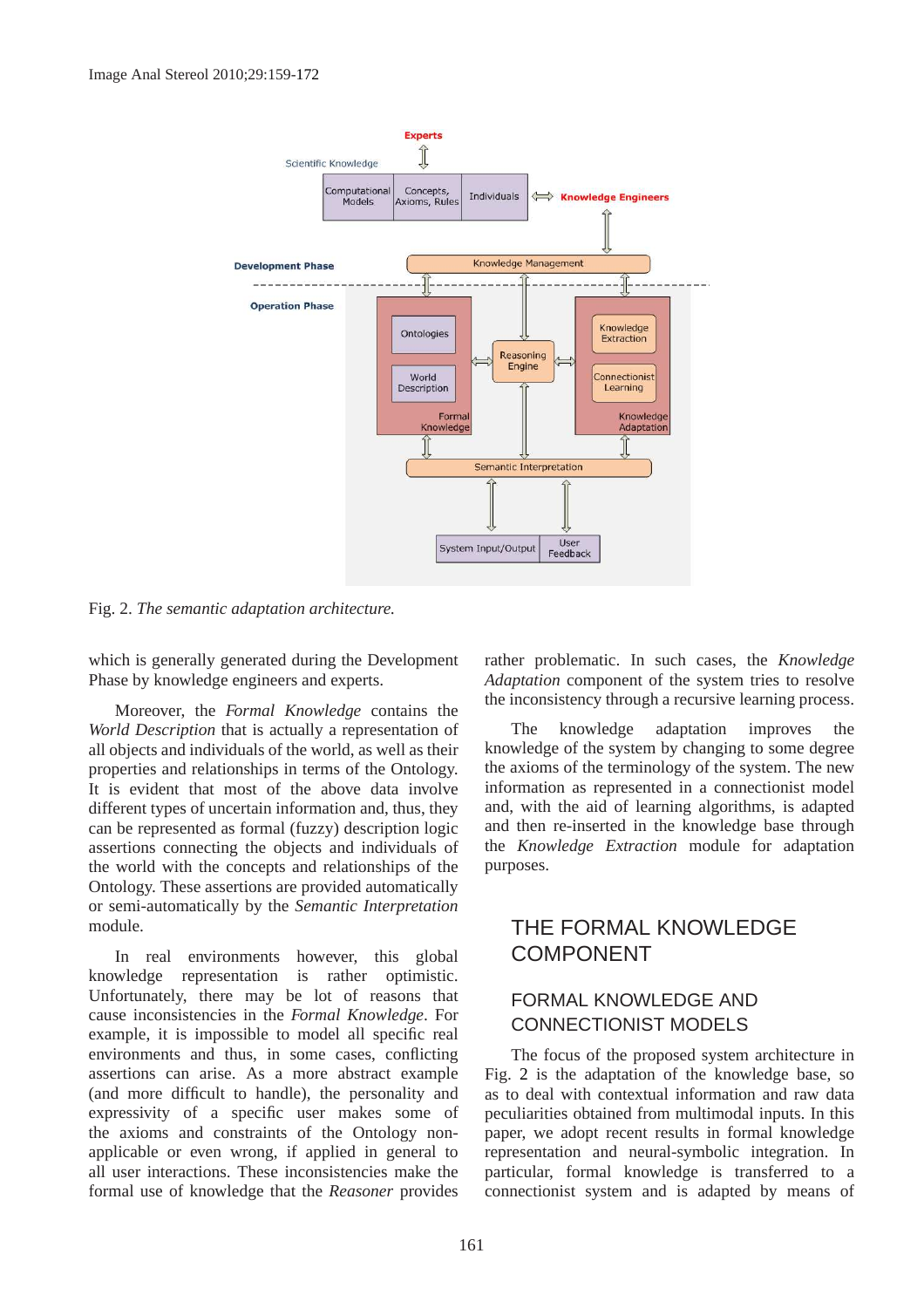machine learning algorithms. Knowledge extraction from trained networks is another important issue, which is included in the neural-symbolic loop, although not studied analytically in this paper.

### KERNEL DEFINITION FOR DESCRIPTION LOGICS

In this section recent work that extracts parameter kernel functions for individuals within ontologies is pr[esented](#page-13-19) [\(Bloehdorn and Sure](#page-12-2)[,](#page-13-19) [2007;](#page-12-2) Fanizzi *et al.*, [2007;](#page-13-19) [2008](#page-13-20)). Exploitation of these kernels permits inducing classifiers for individuals in Semantic Web (OWL) ontologies. In this paper, extraction of kernel functions is the main outcome of the *Formal Knowledge* component – assisted by the reasoning engine – for feeding the connectionist-based *Knowledge Adaptation* module.

The basis for developing these functions in the framework of the formal knowledge is the encoding of similarity between individuals, as they are presented to the knowledge base of the system, by exploiting semantic aspects of the reference representations.

The family of kernel functions is defined as  $k_p^F$  : Ind(*A*) × Ind(*A*) → [0,1], for a knowledge base  $K = \langle T, A \rangle$  consisting of the TBox *T* (set of terminological axioms of concept descriptions-Ontology) and the ABox *A* (assertions on the world state-World Description);  $Ind(A)$  indicates the set of individuals appearing in *A*, and  $F = \{F_1, F_2, \ldots, F_m\}$ is a set of concept descriptions. These functions are defined as the  $L_p$  mean of the, say m, simple concept kernel functions  $\kappa_i$ ,  $i = 1, \ldots, m$ , where, for every two individuals a,b, and  $p > 0$ ,

$$
\kappa_i(a,b) = \begin{cases}\n1 & (F_i(a) \in A \land F_i(b) \in A) \lor \\
0 & (\neg F_i(a) \in A \land \neg F_i(b) \in A); \\
0 & (F_i(a) \in A \land \neg F_i(b) \in A) \lor \\
0 & (\neg F_i(a) \in A \land F_i(b) \in A); \\
\frac{1}{2} & \text{otherwise.} \n\end{cases} \quad (1)
$$
\n
$$
\forall a, b \in \text{Ind}(A) \quad k_p^F(a,b) := \left[\sum_{i=1}^m \left| \frac{\kappa_i(a,b)}{m}^p \right| \right]^{1/p}.
$$

The rationale of these kernels is that similarity between individuals is determined by their similarity with respect to each concept  $F_i$ , *i.e.*, if they both are instances of the concept or of its negation. Because of the Open World Assumption for the underlying semantics, a possible uncertainty in concept membership is represented by an intermediate value of the kernel. A value of  $p = 1$  has generally been used for implementing Eq. [2](#page-3-0) in [Fanizzi](#page-13-20) *et al.*

[\(2008\)](#page-13-20). In our case, we have used the mean value of the above kernel, which is computed through high level feature relations, and a normalized linear kernel which is computed through low level feature values, extracted from multimedia data as described in the knowledge adaptation mechanism section.

#### THE REASONING ENGINE

The reasoning engine, included in Fig. [2,](#page-2-0) is of major importance for the whole procedure, because it assists the operation of all knowledge related components. First, during the knowledge development phase, it is responsible for enriching manual generation of concepts and relations, so that computation of the kernels in Eqs. [1](#page-3-1) and [2](#page-3-0) includes the fewest ambiguities possible, and any inconsistencies are removed from the knowledge representation. In fact Eqs. [1](#page-3-1) and [2](#page-3-0) are computed, by relating every two individuals w. r. t. each concept in the knowledge base, by using the reasoning engine. In the operation phase, it interacts with the semantic interpretation layer and the connectionist system for achieving knowledge adaptation to real life environments. Both crisp and fuzzy reasoners can form this engine. In our case, we have been using the FIRE engine [\(Stoilos](#page-13-21) *et al.*, [2006\)](#page-13-21).

The FIRE system is based on Description Logic f-SHIN [\(Stoilos](#page-13-22) *et al.*, [2007](#page-13-22)) that is a fuzzy extension of the DL SHIN [\(Horrocks](#page-13-23) *et al.*, [2000](#page-13-23)) and it similarly consists of an alphabet of distinct concept names (**C**), role names (**R**) and individual names (**I**). The domain of interest is represented by concepts and role descriptions using DLs constructors. The set of constructors specifies the name of the DL language [\(Baader](#page-12-3) *et al.*, [2002](#page-12-3)) and in the case of f-SHIN these are the ALC constructors (*i.e.*, negation ¬, conjunction ⊓, disjunction ⊔, full existential quantification ∃ and value restriction  $\forall$ ) extended by transitive roles (S), roles hierarchy (H), inverse roles (I), and number restrictions (N). Hence, if *R* is a role then  $R^-$  is also a role, namely the inverse of *R*. f-SHIN concepts are inductively defined as follows:

- 1. If  $C \in \mathbb{C}$ , then *C* is a f-SHIN concept
- 2. If *C* and *D* are concepts, *R* is a role, *S* is a simple role and  $n \in \mathbb{N}$ , then  $(\neg C)$ ,  $(C \sqcup D)$ ,  $(C \sqcap D)$ , ( $\forall R.C$ ), ( $\exists R.C$ ), ( $\ge nS$ ) and ( $\le nS$ ) are also f-SHIN concepts.

Differently to crisp DLs, the semantics of fuzzy DLs are given by a *fuzzy interpretation* [\(Straccia,](#page-13-24) [2001](#page-13-24)). A fuzzy interpretation is a pair  $\mathscr{I} = \langle \Delta^{\mathscr{I}}, \cdot^{\mathscr{I}} \rangle$ where  $\Delta^{\mathscr{I}}$  is a non-empty set of objects and  $\Delta^{\mathscr{I}}$ is a fuzzy interpretation function, which maps an individual name a to elements of  $a^{\mathscr{I}} \in \Delta^{\mathscr{I}}$  and

<span id="page-3-1"></span><span id="page-3-0"></span>(2)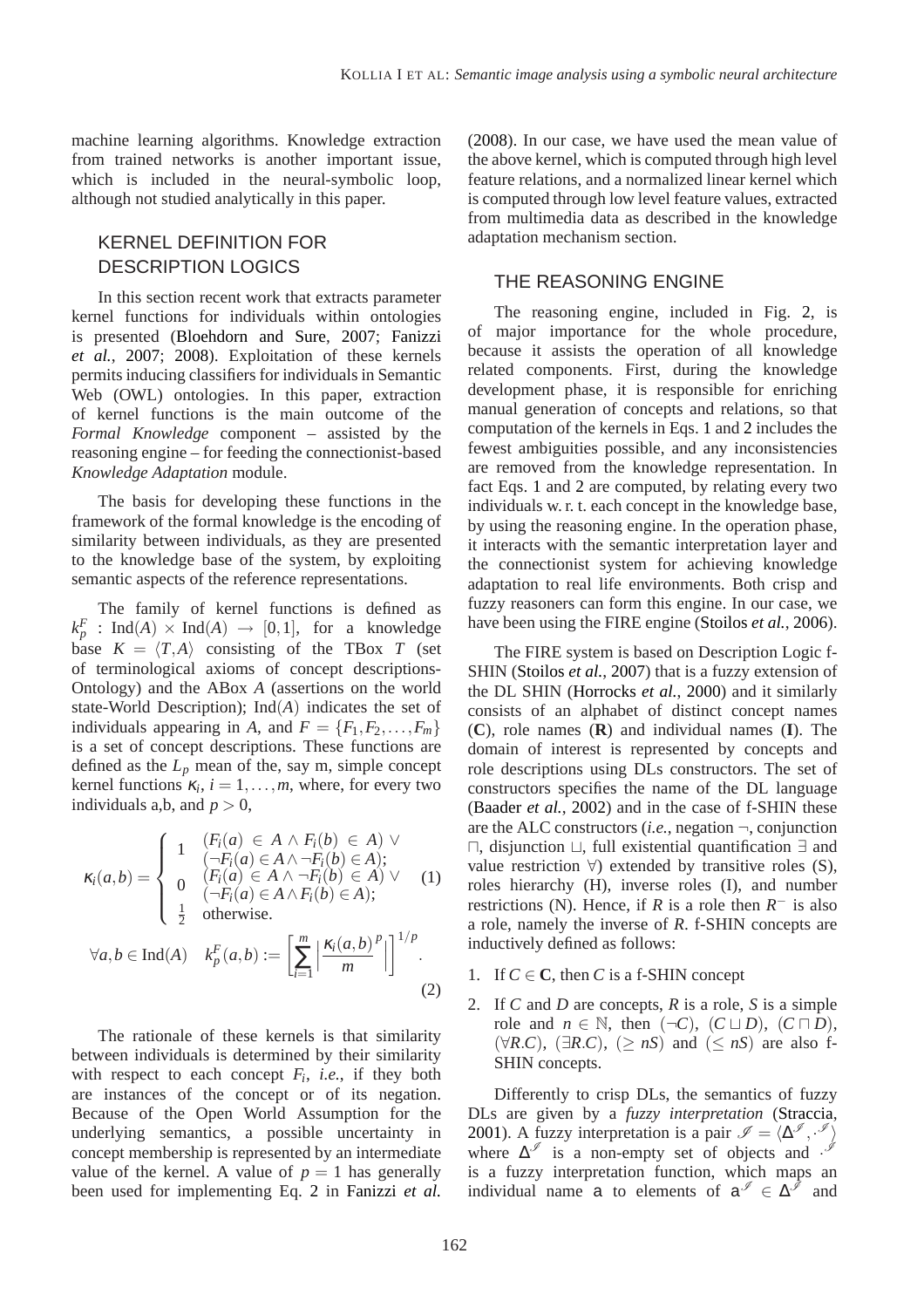a concept name *A* (role name *R*) to a membership function  $A^{\mathscr{I}}: \Delta^{\mathscr{I}} \to [0,1]$   $(R^{\mathscr{I}}: \Delta^{\mathscr{I}} \times \Delta^{\mathscr{I}} \to [0,1])$ .

Fuzzy set theory is used in order to extend the interpretation function to give semantics to complex concepts, roles and axioms [\(Klir and Yuan,](#page-13-25) [1995\)](#page-13-25). Therefore, fuzzy complement, indicated as c, is used to interpret negation constructor, s-norm (u) and t-norm (t) are used to interpret fuzzy union and fuzzy intersection constructors respectively, while implication is interpreted by fuzzy implication  $\mathcal{J}$ . In fuzzy set theory there are different functions for these operations that specify different fuzzy logics. In the DL  $f_{KD}$ -SHIN, Lukasiewicz complement  $c_L(a)$  =  $1-a$ , Gödel t-norm  $t_G(a,b) = min(a,b)$ , Gödel s-norm  $u_G(a,b) = \max(a,b)$  and Kleene-Dienes implication  $\mathscr{J}_{KD}(a,b) = \max(1-a,b)$  are used which form the Zadeh fuzzy logic [\(Klir and Yuan](#page-13-25), [1995](#page-13-25)). The complete set of semantics is depicted in Table [1.](#page-5-0)

A *f<sub>KD</sub>*-SHIN knowledge base  $\Sigma$  is a triple  $\langle T, R, A \rangle$ , where T is a fuzzy *T Box* (Terminological Box), R is a fuzzy *RBox* (Role Box) and A is a fuzzy *ABox* (Assertional Box). *T Box* is a finite set of fuzzy concept axioms which are of the form  $C \equiv D$  called fuzzy concept equivalence axioms or  $C \sqsubseteq D$  called fuzzy concept inclusion axioms saying that*C* is equivalent or *C* is a sub-concept of *D*, respectively. Similarly, *RBox* is a finite set of fuzzy role axioms of the form  $Trans(R)$ called fuzzy transitive role axioms and  $R \subseteq S$  called fuzzy role inclusion axioms saying that *R* is transitive and *R* is a sub-role of *S*, respectively. Finally, *ABox* is a finite set of fuzzy assertions of the form  $\langle a : C \bowtie n \rangle$ ,  $\langle (a,b) : R \bowtie n \rangle$ , where  $\bowtie$  stands for  $\geq, \geq, \leq, \leq$ or  $a \neq b$ , for  $a,b \in I$ . Fuzzy representation enriches expressiveness, so a fuzzy assertion of the form  $\langle a :$  $C \geq n$  means that *a* participates in the concept *C* with a membership degree that is at least equal to *n*.

The main reasoning services supported by crisp reasoners are *entailment* and *subsumption*. These services are also available by FiRE together with greatest lower bound queries which incorporate the fuzzy element. Since a fuzzy *ABox* might contain many positive assertions for the same individual, without forming a contradiction, it is of interest to compute what is the best lower and upper truth-value bounds of a fuzzy assertion. The term of *greatest lower bound* (GLB) of a fuzzy assertion with respect to a knowledge base has been defined in [\(Straccia](#page-13-24), [2001\)](#page-13-24).

The reason why we use fuzzy reasoning is that fuzzy assertional component permits more detailed descriptions of a domain. Furthermore, the fact that we deal with image analysis algorithms that can provide rich though imperfect results makes fuzzy DLs the most appropriate formalism for such a representation. On the other hand this representation requires a more sophisticated way for the kernels evaluation. In order to compute Eqs. [1](#page-3-1) and [2](#page-3-0) the GLB reasoning service of FIRE is used, but the resulting greatest lower bound is treated using a threshold. In other words, if GLB for  $F_i(a) > 0.5$ , then  $F_i(a) \in A$ , while if GLB for  $F_i(a) <$ 0.5, then  $\neg F_i(a) \in A$ . In that way we incorporate the uncertainty of image analysis algorithms in the creation of the kernels. As a future extension, we intend to further work on the incorporation of the fuzzy element in the estimation of kernel functions using, as well, fuzzy operations like fuzzy aggregation and fuzzy weighted norms for the individual's evaluation.

### SEMANTIC INTERPRETATION

The main operation of the semantic interpretation (SI) layer is to create the assertional component of the knowledge base, in other words to link the individuals with the concepts. In the experimental study of this paper, the SI layer includes a segmentation algorithm, an algorithm for extraction of low level MPEG-7 features from image segments, and an algorithm for matching image segments (individuals) based on correlation of their feature values. A semantic variation of the Recursive Shortest Spanning Tree [\(Morris](#page-13-3) *et al.*, [1986\)](#page-13-3) constitutes the main segmentation method, which is also responsible for extracting spatial relations among image segments. These relations are inserted in the knowledge base and used by the reasoning engine. Moreover, it merges neighboring regions, based on their labeling, or obtained classification.

### FEATURE EXTRACTION AND **CLASSIFICATION**

The given image, or video frame, is initially processed by a hierarchical segmentation algorithm [\(Adamek](#page-12-4) *et al.*, [2005](#page-12-4)) which partitions it in a number of regions. Standard MPEG-7 low level visual features, especially color and texture metrics, are extracted, based on the values of pixels belonging in each region. Extraction of these low-level descriptors is performed using the Visual Descriptor Extraction tool  $2^{\degree}$  $2^{\degree}$ . VDE has been developed based on the experimentation Model (XM) of MPEG-7 [\(Yamada](#page-13-26) *et al.*, [2001\)](#page-13-26). It uses XM extraction algorithms, optimized in order to provide a faster performance, while remaining fully compatible to the XM in terms of the MPEG-7 descriptors. Since regions usually share the property of homogeneity of a certain feature (color and/or texture), it is possible

<span id="page-4-0"></span><sup>2</sup><http://image.ntua.gr/iva/tools/vde>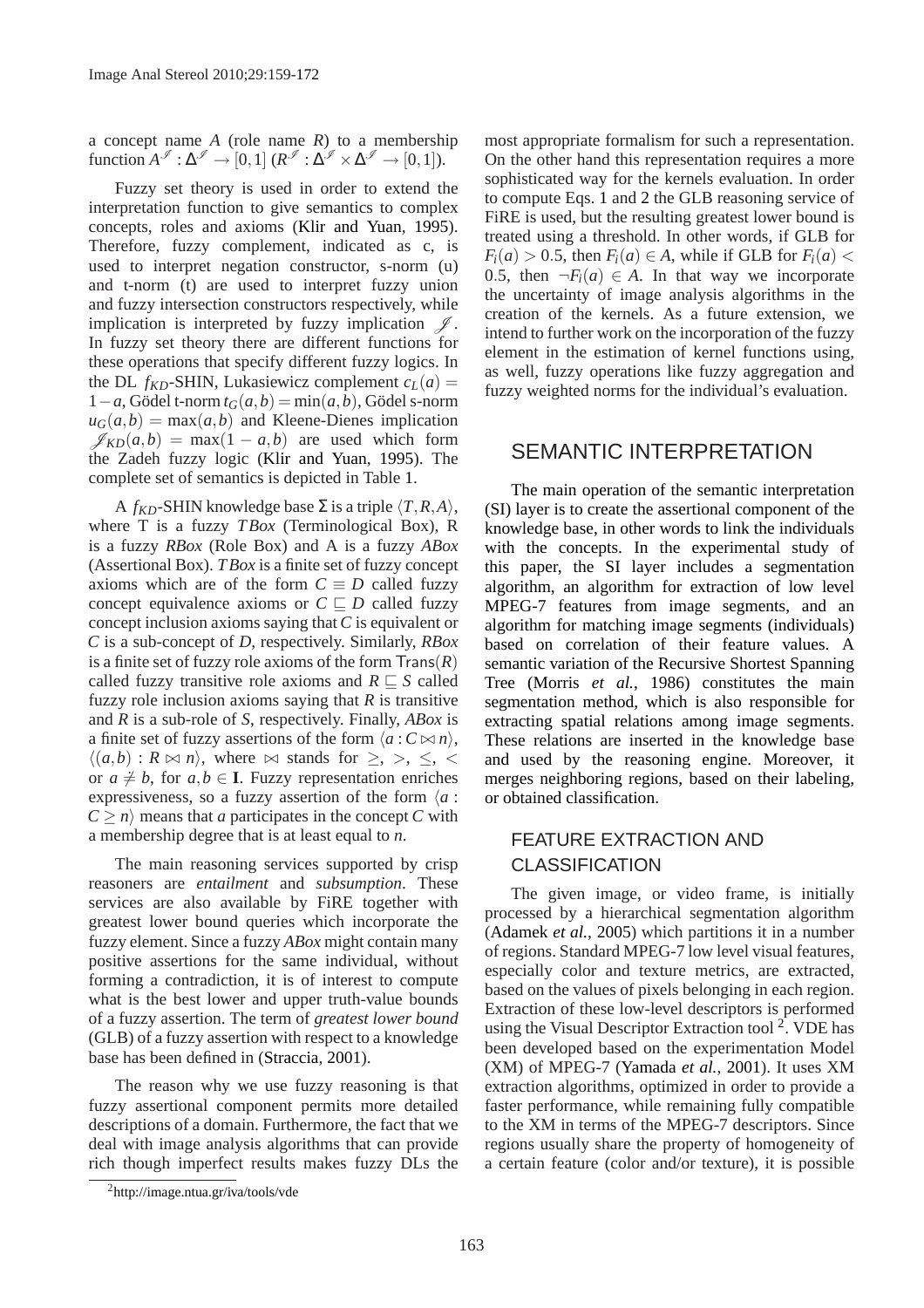| Constructor        | Syntax                               | Semantics                                                                                                                                                    |
|--------------------|--------------------------------------|--------------------------------------------------------------------------------------------------------------------------------------------------------------|
| top                |                                      | $\top^{\mathscr{I}}(a)=1$                                                                                                                                    |
| bottom             |                                      | $\perp^{\mathscr{I}}(a)=0$                                                                                                                                   |
| general negation   | $\neg C$                             | $(\neg C)^{\mathscr{I}}(a) = c(C^{\mathscr{I}}(a))$                                                                                                          |
| conjunction        | $C\Box D$                            | $(C\sqcap D)^{\mathscr{I}}(a) = t(C^{\mathscr{I}}(a), D^{\mathscr{I}}(a))$                                                                                   |
| disjunction        | $C\sqcup D$                          | $(C \sqcup D)^{\mathscr{I}}(a) = u(C^{\mathscr{I}}(a), D^{\mathscr{I}}(a))$                                                                                  |
| exists restriction | $\exists R.C$                        | $(\exists R.C)^{\mathscr{I}}(a) = \sup_{b \in \Lambda^{\mathscr{I}}} \{t(R^{\mathscr{I}}(a,b), C^{\mathscr{I}}(b))\}$                                        |
| value restriction  | $\forall R.C$                        | $(\forall R.C)^{\mathscr{I}}(a) = \inf_{b \in \Lambda^{\mathscr{I}}} {\mathscr{J}}(R^{\mathscr{I}}(a,b), C^{\mathscr{I}}(b))$                                |
| at-most            | $\langle$ pR                         | $\inf_{b_1,,b_{p+1}\in\Delta} \mathcal{J}(t^{p+1}_{i=1}R^{\mathcal{I}}(a,b_i),u_{i$                                                                          |
| at-least           | $\geq pR$                            | $\sup_{b_1,,b_p\in\Delta} f(t_{i=1}^p R^{\mathcal{I}}(a,b_i),t_{i$                                                                                           |
| inverse role       | $R^-$                                | $(R^{-})^{\mathscr{I}}(b,a) = R^{\mathscr{I}}(a,b)$                                                                                                          |
| equivalence        | $C \equiv D$                         | $\forall a \in \Delta^{\mathscr{I}}$ . $C^{\mathscr{I}}(a) = D^{\mathscr{I}}(a)$                                                                             |
| sub-concept        | $C \sqsubset D$                      | $\forall a \in \Delta^{\mathscr{I}}$ . $C^{\mathscr{I}}(a) \leq D^{\mathscr{I}}(a)$                                                                          |
| transitive role    | Trans(R)                             | $\forall a, b \in \Delta^{\mathscr{I}}$ . $R^{\mathscr{I}}(a, b) \geq \sup_{c \in \Delta^{\mathscr{I}}} \{t(R^{\mathscr{I}}(a, c), R^{\mathscr{I}}(c, b))\}$ |
| sub-role           | $R \sqsubseteq S$                    | $\forall a, b \in \Delta^{\mathscr{I}}$ . $R^{\mathscr{I}}(a, b) \leq S^{\mathscr{I}}(a, b)$                                                                 |
| concept assertions | $\langle a : C \bowtie n \rangle$    | $C^{\mathscr{I}}(a^{\mathscr{I}}) \bowtie n$                                                                                                                 |
| role assertions    | $\langle (a,b): R \bowtie n \rangle$ | $R^{\mathscr{I}}(a^{\mathscr{I}},b^{\mathscr{I}}) \bowtie n$                                                                                                 |

<span id="page-5-0"></span>Table 1. *The fKD-SHIN syntax and semantics.*

to la[bel them, using a simple classifier \(](#page-13-27)Papadopoulos *et al.*, [2007](#page-13-27)). We may consider the classifier outputs, denoting the category that each region (*i.e.*, segment) belongs to, as fuzzy variables  $\mu_a(C_k)$  showing the respective degree of confidence in the classification of segment  $\alpha$  to each category  $C_k$ . This information feeds the semantic segmentation algorithm, which is presented next.

#### SEMANTIC SEGMENTATION

RSST is a bottom-up segmentation algorithm that starts its processing from the pixel level and iteratively merges similar neighboring regions until certain termination criteria are satisfied. It uses an Attributed Relation Graph (*ARG*) [\(Berretti](#page-12-5) *et al.*, [2001\)](#page-12-5) that is an internal graph representation of image regions. In the beginning, all edges of the graph are sorted according to a criterion, such as the color dissimilarity of two connected regions, using the Euclidean distance of the color components. The edge with the least weight is found and the two regions connected by that edge, are then merged. After each step, the merged region's attributes (*e.g.*, region's mean color) are re-calculated. Additionally, RSST also recalculates the weights of the related edges and re-sorts them. In that way, in every step the edge with the least weight is selected, the two neighboring regions by that edge are merged, and the process continues recursively until the algorithm meets the termination criteria. Such criteria may vary, but they are usually based on either the number of regions, or a threshold based on the dissimilarity distance.

This algorithm was modified in order to operate on the fuzzy sets, aiming at improving the usually oversegmentation results obtained by the former procedure, incorporating the acquired region labeling in the segmentation process [\(Athanasiadis](#page-12-6) *et al.*, [2007\)](#page-12-6). The modification of the traditional algorithm to S-RSST lies on the definition of the two criteria:

- 1. The dissimilarity criterion between two adjacent regions *a* and *b* (vertices  $v_a$  and  $v_b$  in the graph), based on which the graph's edges are sorted, and
- 2. the termination criterion.

In order to calculate the similarity between two regions, a metric between two fuzzy sets that corresponds to the candidate concepts of the two regions is defined. This dissimilarity value is computed according to the following formula and is assigned as the weight of the respective graph's edge *eab*:

$$
w(e_{ab}) = 1 - \sup_{c_k \in C} (t_G(\mu_a(c_k), \mu_b(c_k))) , \qquad (3)
$$

where *a* and *b* are the two neighboring regions,  $t_G(a,b) = \min(a,b)$ , is Gödel t-norm and  $\mu_a(c_k)$  is the degree of membership of the concept-region label  $c_k \in C$  in the fuzzy set  $L_a$ .

Let us now examine one iteration of the S-RSST algorithm. Firstly, the edge *eab* with the least weight is selected, then regions  $a$  and  $b$  are merged. Vertex  $v_b$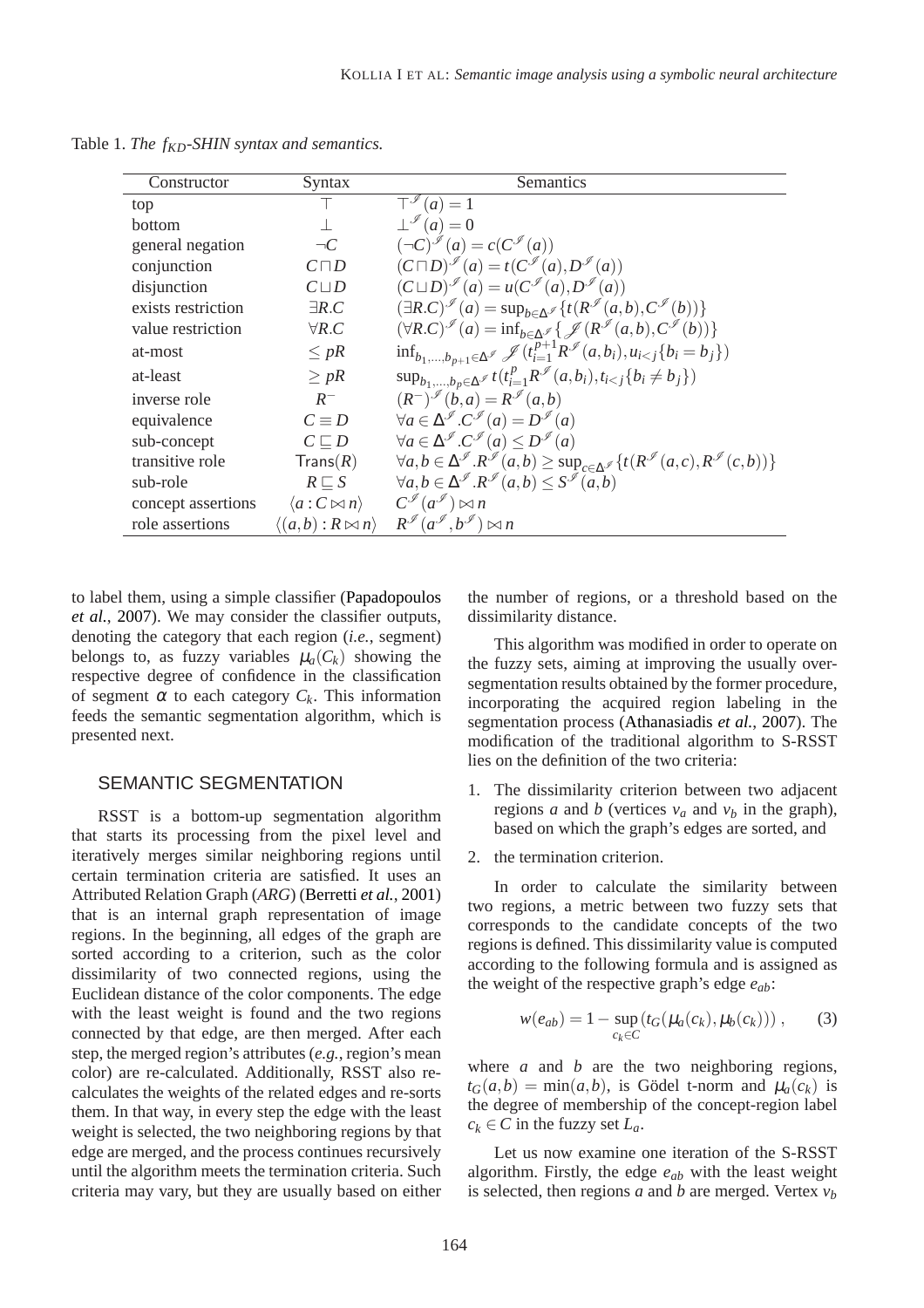is removed completely from the ARG, whereas  $v_a$  is updated appropriately. This update procedure consists of the following two actions:

- 1. Re-evaluation of the membership degrees of the labels' fuzzy set in a weighted average (w. r. t. the regions' size) fashion.
- 2. Re-adjustment of the ARG edges by removing edge *eab* and re-evaluating the weight of the affected edges.

This procedure will continue until the edge with the least weight in the ARG  $e^*$ , is bigger than a threshold:  $w(e^*) > T_w$ . This threshold is calculated in the beginning of the algorithm, based on the histogram of all weights of the set of all edges.

## THE KNOWLEDGE ADAPTATION MECHANISM

#### THE SYSTEM OPERATION PHASE

In the proposed architecture of Fig. [2,](#page-2-0) let us assume that the set of individuals (with their corresponding features and kernel functions), that have been used to generate the formal knowledge representation in the development phase, are provided, by the *Semantic Interpretation Layer*, to the *Knowledge Adaptation* component.

Support Vector Machines constitute a well known method which can be based on kernel functions to efficiently induce classifiers that work by mapping the instances into an embedding feature space, where they can be discriminated by means of a linear classifier. As such, they can be used for effectively exploiting the knowledge-driven kernel functions in Eqs. [1](#page-3-1) and [2,](#page-3-0) and be trained to classify the available individuals in different concept categories included in the formal knowledge. In [Fanizzi](#page-13-20) *et al.* [\(2008\)](#page-13-20) it is shown that SVMs can exploit such kernels, so that they can classify the (same) individuals - used for extracting the kernels – accurately. A Kernel Perceptron is another connectionist method that can be trained using the set of individuals and applied to this linearly separable classification problem.

Let us assume that the system is in its – real life – operation phase. Then, the system deals with new individuals, with their corresponding – multimodal – input data and low level features being captured by the system and being provided through the semantic interpretation layer to the connectionist subsystem for classification to a specific concept. It is well known that due to local or user oriented characteristics, these data can be quite different from those of the individuals used in the training phase; thus they may be not well represented by the existing formal knowledge. In the following, we discuss the adaptation phase of the system to this local information, being realized through the adaptation of the connectionist architecture.

### ADAPTATION OF THE CONNECTIONIST ARCHITECTURE

Whenever a new individual is presented to the system, it should be related, through the kernel function to each individual of the knowledge base w. r. t. a specific concept – category; the input data domain is, thus, transformed to another domain – taking into account the semantics that have been inserted to the kernel function.

There are some issues that should be solved in this procedure. The first is that the number of individuals can be quite large, so that transporting them in different user environments is quite difficult. A Principal Component Analysis (PCA), or a clustering procedure can reduce the number of individuals so as to be capable of effectively performing approximate reasoning. Consequently, it is assumed that through clustering, individuals become the centers of clusters, to which a new individual will be related through Eqs. [1](#page-3-1) and [2.](#page-3-0)

The second issue is that the kernel function in Eqs. [1](#page-3-1) and [2](#page-3-0) is not continuous w.r.t. individuals. Consequently, the values of the kernel functions when relating a new individual to any existing one should be computed. To cope with this problem, it is assumed that the semantic relations, that are expressed through the above kernel functions, also hold for the syntactic relations of the individuals, as expressed by their corresponding low level features, estimated and presented at the system input. Under this assumption, a feature based matching criterion using a k-nearest neighbor, is used to relate the new individual to each one of the cluster centers w. r. t. the low level feature vector. Various techniques can be adopted for defining the value of the kernel functions at the resulting instances. A vector quantization type of approach, where each new individual is replaced by its closest neighbor, when computing the kernel value, is a straightforward choice. To extend the approach to a fuzzy framework, weighted averages and Gaussian functions around the cluster centers can be used to compute the new instances' kernel values.

In cases that classification of the new individual is evaluated as not correct by the user, the SVM or Kernel Perceptron are retrained - including the new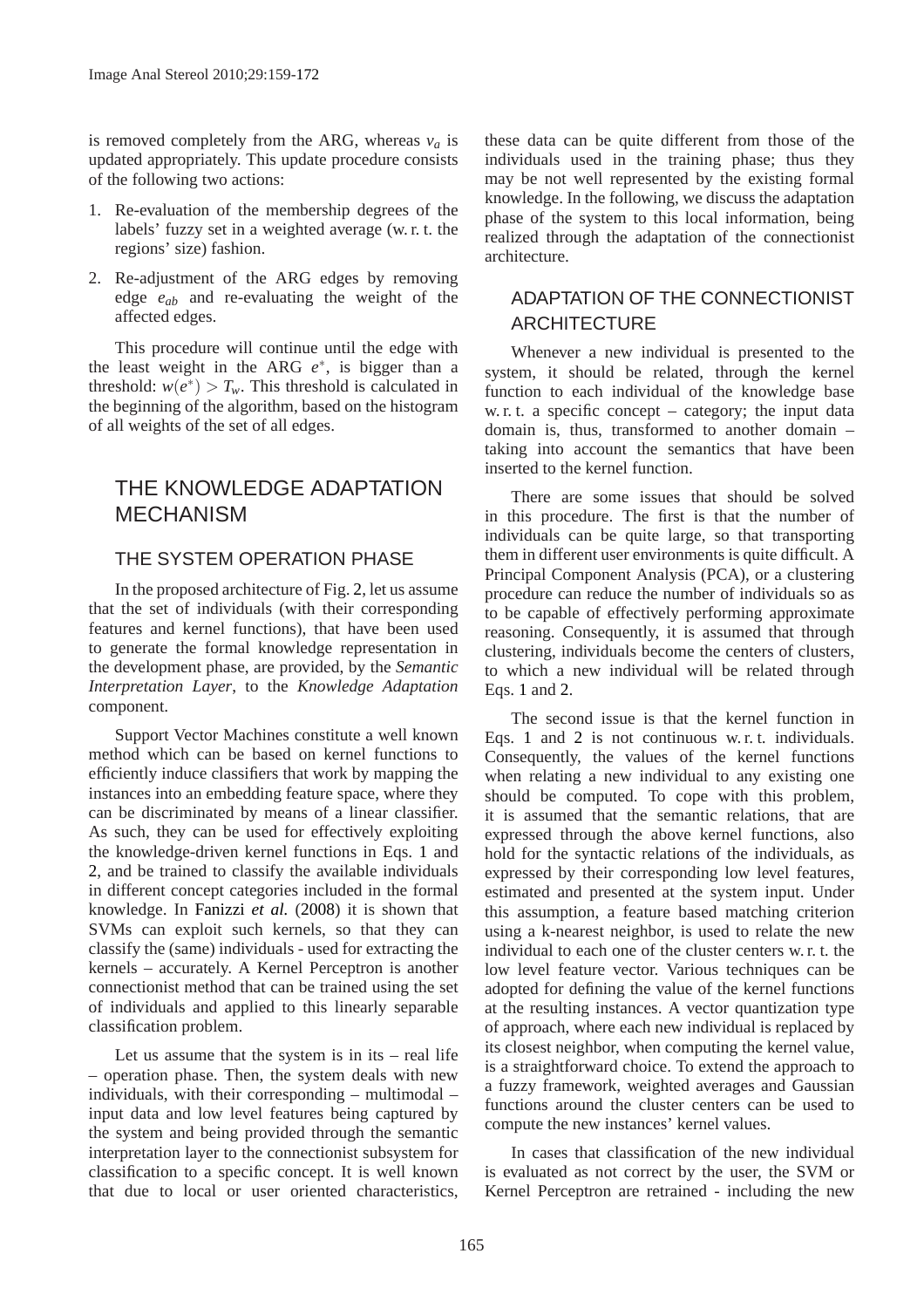individuals in the training data set, while getting the corresponding desired responses by the *User* or by the *Semantic Interpretation Layer* – thus, adapting its knowledge to the specific context and use.

The problem will, in parallel, be reported back to formal knowledge and reasoning mechanism, for updating system's knowledge for the specific context, and then (off-line) providing again the connectionist module of the user with a new, knowledge-updated, version of the system. This case is discussed in the following subsection.

### ADAPTATION OF THE KNOWLEDGE BASE

Knowledge extraction from trained neural networks, *e.g.*, perceptrons, or neuro-fuzzy systems, has been [a topic of extensive research \(](#page-13-28)Kolman and Margaliot, [2005\)](#page-13-28). Such methods can be used to transfer locally extracted knowledge to the central knowledge base. In our case, the – most characteristic – new individuals obtained in the local environment, together with the corresponding desired outputs – concepts of the knowledge base, can be transferred to the knowledge development module of the main system (Fig. [2\)](#page-2-0), so that, with the assistance of the reasoning engine, the system's formal knowledge, *i.e.*, the TBox can be updated, w. r. t. the specific context or user.

More specifically, the new individuals obtained in the local environment form an ABox *A* ′ . In order to adapt a knowledge base (KB), according to the new world description, the concepts of interest, which are defined by axioms contained in the KB, must change appropriately. Since a concept of interest defined by an axiom is specified by some other concepts composed using DL constructors, adaptation of the KB can be achieved by the effective modification of the concepts and the constructors used.

However, both formal and connectionist part adaptation is based on the assumption that only small modifications of the a-priori knowledge are envisaged, caused by the specific context of the application, while the original knowledge and respective reasoning about the application field is generally valid. In this framework, axioms and concepts that are considered of major importance for the field are not adapted, thus restricting adaptation only to the remaining concepts. The concepts of an axiom are separated in these two categories from the knowledge engineer that defines the knowledge base.

Therefore, in order to adapt a knowledge base  $K = \langle T, R, A \rangle$ , for a defined concept *F<sub>i</sub>*, using concepts of major importance, denoted as *C*, we check all the

concepts for adaptation denoted as  $R_1F_i \ldots R_nF_i$  under the specific context, *i.e.*, in *A'*. Let  $|R_nF_i|$  denote the occurrences of  $R_nF_i \in A'$ , *t* denote a threshold defined according to the data size and  $Axiom(F_i)$  denote the axiom defined for the concept  $F_i$  in the knowledge base  $(i.e., Axiom(F_i) \in T)$ . Furthermore, we write  $R_nF_i \in$ *Axiom*( $F_i$ ) when the concept  $R_n F_i$  is used in  $Axiom(F_i)$ and  $R_nF_i \notin Axiom(F_i)$  when it is not used. Knowledge adaptation is made according to the following criteria:

<span id="page-7-0"></span>
$$
|R_nF_i| = \begin{cases} \n\text{If} & R_nF_i \in \text{Axiom}(F_i) \rightarrow \\ \n\text{Remove} & R_nF_i \quad \text{from} \\ \n\text{Axiom}(F_i); \\ \n\text{No adaptation in } K; \\ \n\geq t & \text{Axiom}(F_i) \cup R_nF_i. \n\end{cases} \tag{4}
$$

Eq. [4](#page-7-0) implies that the related concepts with the most occurrences in *A* ′ are selected for the adaptation of the terminology, while those that are not significant are removed. At this point we must note that the DL constructor that will be used for the incorporation of a concept, in order to adapt the knowledge base, is specified by the domain expert. Future work includes a semi-automatic selection of constructors, that will be based on the inconsistencies formed by the use of specific DL constructors for updating the knowledge base.

## A MULTIMEDIA ANALYSIS EXPERIMENTAL STUDY

### CONSTRUCTION OF THE FORMAL KNOWLEDGE – ADAPTATION OF THE CONNECTIONIST ARCHITECTURE

The proposed architecture has been evaluated in an image analysis application, involving classification of segments in images of summer holidays. Such images typically include persons swimming or playing sports in the beach or visiting places with buildings or trees; in this framework the selected concepts of interest in our experiments are the following: *Sea*, *Sand*, *Sky*, *Tree* and *Building*.

Following the described region-based segmentation procedure, we let each individual in our knowledge base correspond to an image segment. 45 low level features are used to characterize each individual, derived from the MPEG-7 Color Structure, Scalable Color and Homogeneous Texture Descriptors together with the Dominant Color of each segment. To illustrate the performance of the proposed neurosymbolic architecture, we created a segment base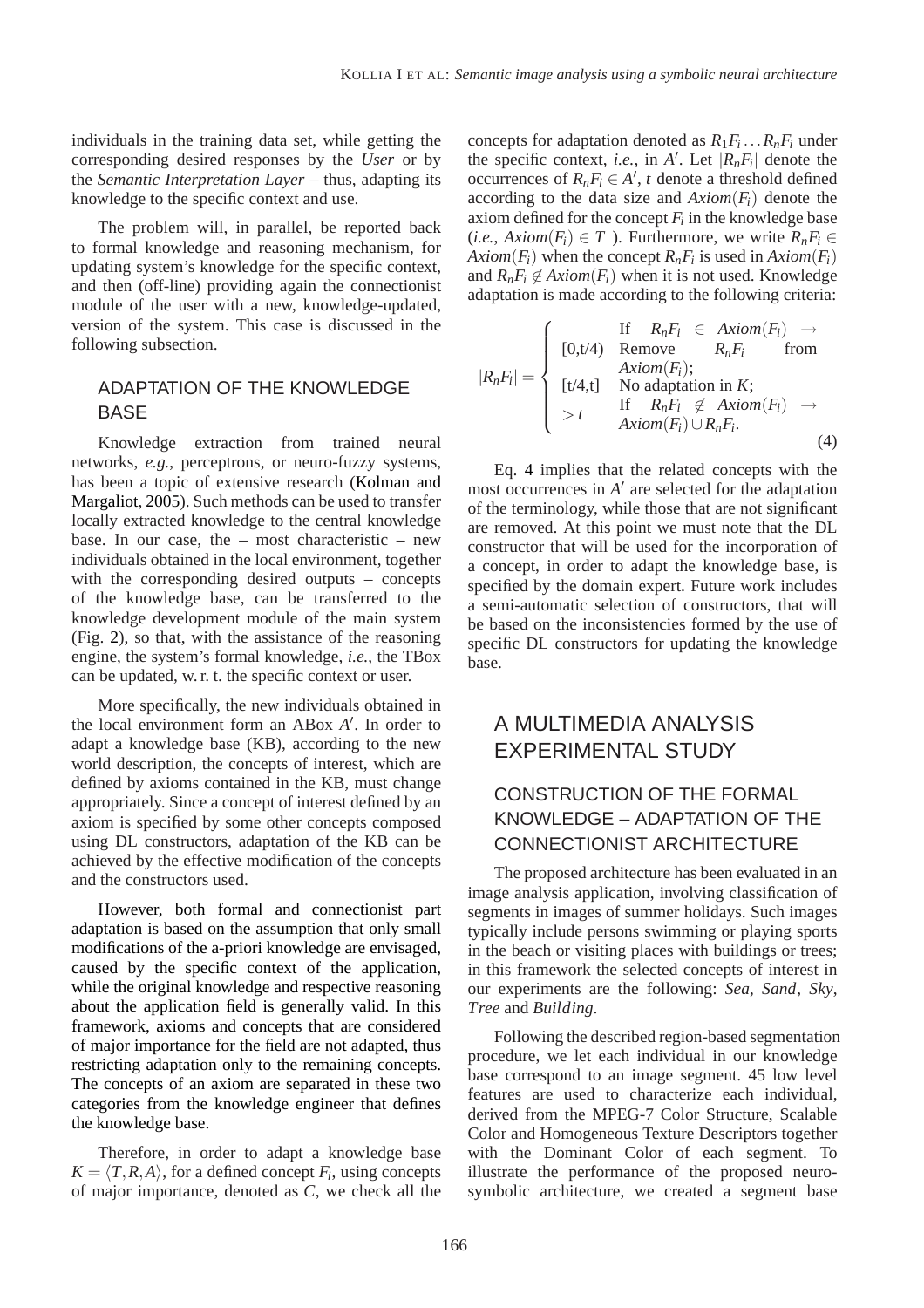composed of 3000 segments extracted from about 500 images of the Acemedia and K-Space datasets. This extraction was made through the described semantic R-SST segmentation algorithm, which also produced the spatial relations between each segment and its neighboring ones. Therefore, the resulting alphabet of our KB is composed of the set of concepts **C** = {*WhiteSeg*, *BlueSeg*, *GreenSeg*, *RedSeg*, *YellowSeg*, *BrownSeg*, *GreySeg*, *BlackSeg*}, the set of roles  $\mathbf{R} = \{aboveOf, belowOf, leftOf, rightOf\}$ , while the set of individuals **I** consists of the segments of the images. The Terminological Box (TBox – Formal Knowledge) was then created based on the above mentioned concepts; this is described in Table [2](#page-10-0) while the assertional component (ABox) of the KB is of the form:

 $\langle image1\_seg01 : BlueSeg \geq 0.65 \rangle$ ,  $\langle image1\_seg01 : GraySeg \geq 0.35 \rangle$ ,  $\langle image1 \_seg02 : GreenSeg \geq 0.75 \rangle,$ ...  $\langle$ (*image*1\_seg01,*image*1\_seg02): *above-of*  $\geq$  1), h(*image*1 *seg*01,*image*1 *seg*03) : *left-of* ≥ 1i, ...

In addition to the above assertions that are extracted by the semantic R-SST algorithm, each segment was also annotated with respect to the concepts of interest by the user, permitting the evaluation of classification.

After that, we selected 1500 image segments, which the Fuzzy Reasoning Engine FiRE classifies correctly according to the axioms defined in the initial TBox. This process forms new assertions in the assertional component of the KB (ABox) while the remaining 1500 segments, where errors occur, form the testing data. The following step has been to transfer the above knowledge to the connectionist – kernel based - architecture using this ABox. To accomplish this, we compute the kernel function  $\kappa_i$ , for every two segments combination w. r. t. (see Eqs. [1](#page-3-1)[,2\)](#page-3-0) the concepts of interest. Then, we compute the  $k_p^F$  for every two-segment combination, thus defining a kernel matrix (1500  $\times$  1500), each row of which indicates the similarity of segment with all other ones. Some of the images and segments used for this process are illustrated in Fig [3.](#page-8-0) As we can observe the dominant colour and the colour of the neighboring segments in these examples are as defined in our knowledge base. For example in Fig. [3c](#page-8-0) the building in the middle has colour red (*i.e.*, *RedSeg*) and it is below of *BlueSeg*, therefore it is classified by the KB as *BuildingSeg*.

Segment classification was then accomplished through the use of a Support Vector Machine. At first



Fig. 3. *Some of the images with their segments that were classified correctly by FiRE according to the initial TBox and used for the kernel evaluation process.*

<span id="page-8-0"></span>we verified that the SVM was able to classify correctly the segments (based on the above kernel matrix). Having verified this, we assume that the SVM has been delivered to a user who wants to test its performance to the rest 1500 segments, which the knowledge base has not classified correctly. Since this SVM is the only tool that the user possesses (no knowledge base or reasoning engine), and one has to apply it to the new image segments, which are characterized by their low – level MPEG-7 features, it is assumed that the SVM package includes – apart from the trained SVM and its kernel matrix – a file with the low-level MPEG-7 features of each one of the 1500 training segments.

For each test image segment, obtained at the users environment, the semantic interpretation layer of the approach automatically extracts the low level MPEG-7 features. It then uses a matching algorithm to select the training data segment (individual) whose corresponding low-level MPEG-7 features are closest to those of the testing one. This is done by comparing the Euclidean correlation distance measure between the testing feature set and each feature set of the training segments. Assuming that if two image segments are the most similar w. r. t. their low level features, then this will hold for their high level characteristics as well, the layer uses the characteristics of the selected training segment (*i.e.*, the concept it is an instance of and the relationships it participates) for the testing image segment as well. The role of the semantic interpretation layer stops here. The characteristics of the test image segment are then inserted in the kernel Eqs. [1](#page-3-1)[-2,](#page-3-0) which is Positive Definite [\(Fanizzi](#page-13-20) *et al.*, [2008](#page-13-20)), so that the SVM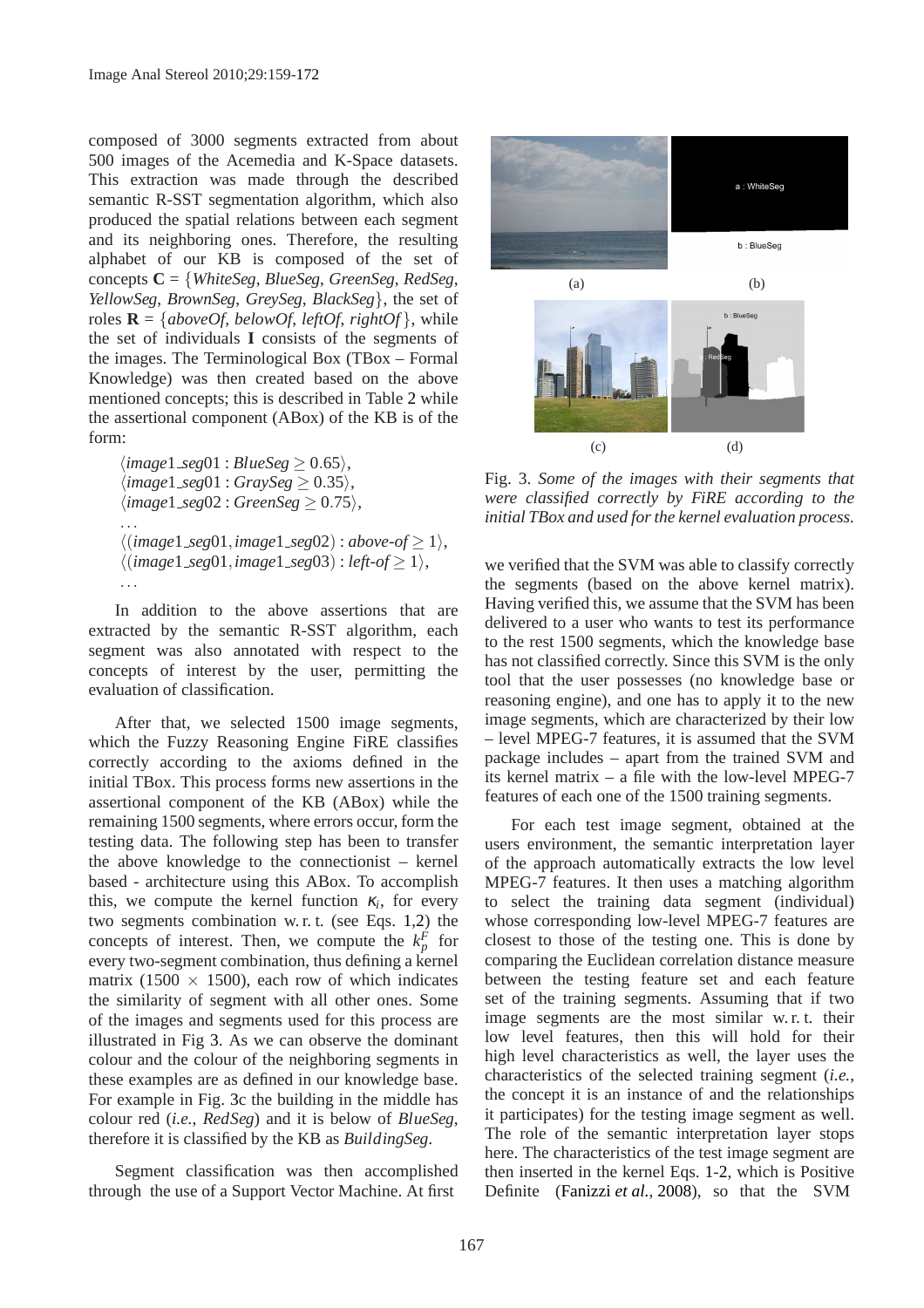



Fig. 4. *Some of the images and their segments that were classified correctly by the SVM while not by the initial KB.*

<span id="page-9-0"></span>provides the respective classification. Whether this has been a successful choice or not, will be evaluated by the user, and, if it is not, it may be used to adapt/retrain the classifier based on the possible users feedback.

Based on the above, we computed the correlation distance between each new input sample and the 1500 training segments and classified each input segment by the SVM. This resulted in correct classification of 510 out of the 1500 segments, which the original knowledge base and reasoning had not classified correctly. The following figure (Fig. [4\)](#page-9-0) illustrates some segments that had not been initially classified correctly. For example, in Fig. [4b](#page-9-0),d, sky segments include white colour and therefore were classified incorrectly by the KB because of their neighbors (see Table [2\)](#page-10-0). Similarly in Fig. [4f](#page-9-0), a sand segment with brown colour is below of another sand segment with the same colour, fact that causes mistaken classification by the KB. All these misclassified segments by the KB were corrected by the SVM.

Let us now assume that the user informs the system that some segment (of the rest 990) has been wrongly classified, providing also its correct category. After

<span id="page-9-1"></span>Fig. 5. *An image and its segments, annotated by the user and used to adapt the SVM (a,b); Similar images, correctly classified by the adapted SVM (c–f).*

that, adaptation of the SVM kernel matrix can be performed by enhancing correlations of the segment with training segments of the correct category, while reducing (by half) its correlation value with segments of the misleading categories. With this procedure the SVM was able to classify correctly the specific segment and all other segments that were similar to them. Such an example is illustrated in Fig. [5.](#page-9-1) The user corrected the wrong classification of the KB and the SVM in Fig. [5b](#page-9-1) in which the sea segment was wrongly classified because of its green colour. This correction was used for the adaptation of the SVM and after that SVM succeeded in the classification of sea segments Fig. [5c](#page-9-1),e that are also green. It should, however, be mentioned that the resulting adaptation is valid for specific contexts – image segments in our application – and should be tagged as such, if it is to be preserved in the system knowledge base.

### ADAPTATION OF THE KNOWLEDGE BASE

The next step, after the enrichment and the possible adaptation of the SVM according to user corrected data, was to transfer the acquired knowledge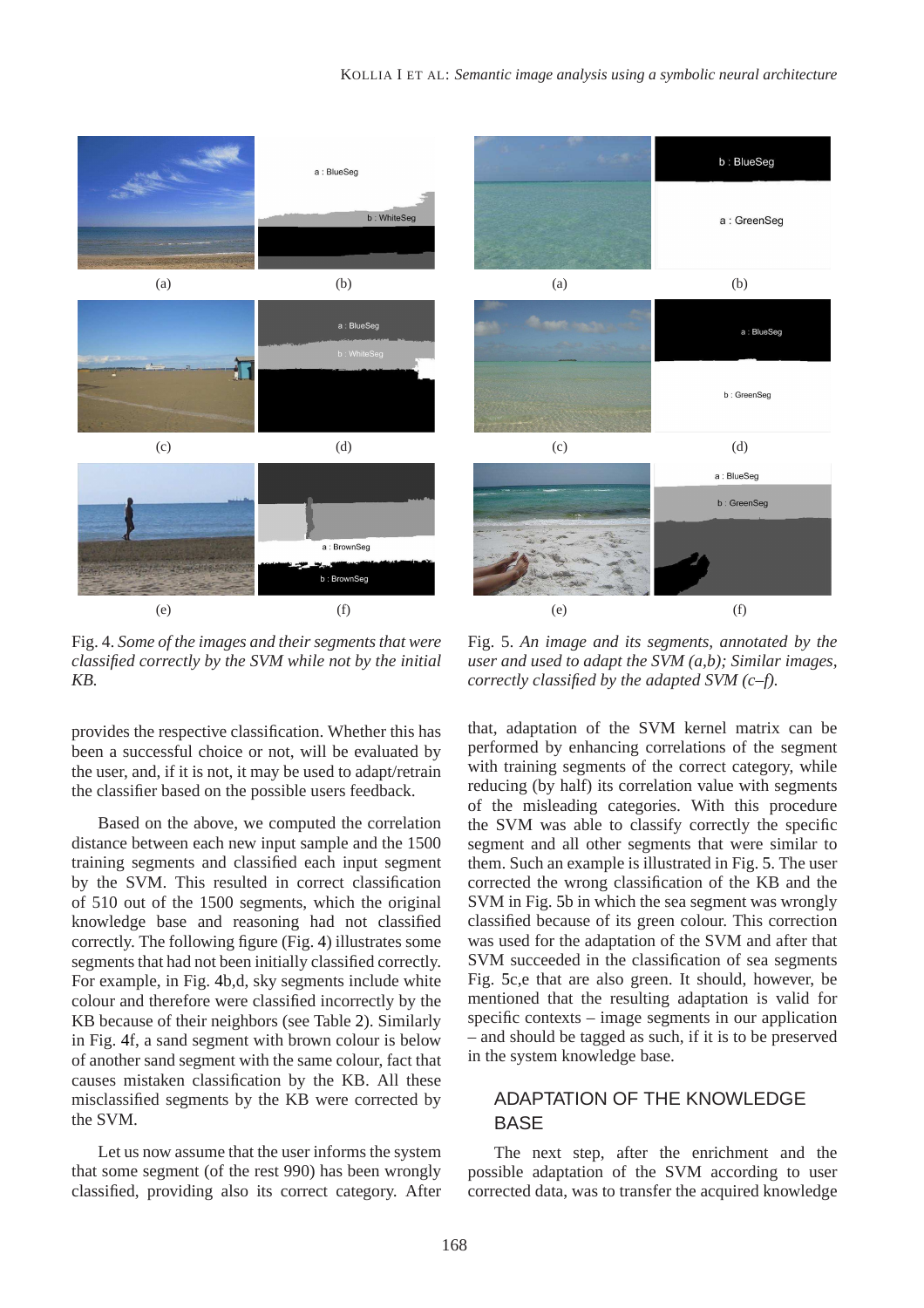Table 2. *The initial knowledge for the specific context.*

<span id="page-10-0"></span>

| <b>SandSeg</b> | こー | $(BrownSeg \sqcup GraySeg) \sqcap (\exists belowOf.(BlueSeg \sqcup BrownSeg)$                                                                          |
|----------------|----|--------------------------------------------------------------------------------------------------------------------------------------------------------|
|                |    | $\Box \exists leftOf.(BlueSeg \sqcup BrownSeg) \sqcup \exists rightOf.(BlueSeg \sqcup BrownSeg))$                                                      |
| BuildingSeg    |    | $(RedSeg \sqcup YellowSeg \sqcup BrownSeg \sqcup GraySeg) \sqcap (\exists belowOf.BlueSeg \sqcup \exists leftOf.BlueSeg$                               |
|                |    | $\Box$ FrightOf.BlueSeg)                                                                                                                               |
| SeaSeg         |    | $\subseteq$ (BlueSeg $\sqcup$ WhiteSeg) $\sqcap$ ( $\exists$ belowOf.BlueSeg $\sqcup$ $\exists$ leftOf.(BlueSeg $\sqcup$ BrownSeg)                     |
|                |    | $\Box$ FrightOf.(BlueSeg $\Box$ BrownSeg) $\Box$ $\exists aboveOf.BrownSeg$                                                                            |
| SkySeg         |    | $(BlueSeg \sqcup WhiteSeg \sqcup GraySeg) \sqcap (\exists aboveOf.(BlueSeg \sqcup GraySeg \sqcup RedSeg \sqcup YellowSeg$                              |
|                |    | $\Box GreenSeg) \sqcup \exists leftOf.(BlueSeg \sqcup GraySeg \sqcup RedSeg \sqcup YellowSeg \sqcup GreenSeg)$                                         |
|                |    | $\Box \exists right \textit{Of}.(\textit{BlueSeg} \sqcup \textit{GraySeg} \sqcup \textit{RedSeg} \sqcup \textit{YellowSeg} \sqcup \textit{GreenSeg}))$ |
| <i>TreeSeg</i> |    | $GreenSeg \sqcap (\exists belowOf.BlueSeg \sqcup \exists leftOf.BlueSeg \sqcup \exists rightOf.BlueSeg)$                                               |

to the Formal Knowledge – TBox. The adapted SVM produces a new ABox consisting of the initial assertions extracted by the semantic interpretation layer (*i.e.*, colours and spatial relations) together with the classification of each segment to the concepts of interest (*i.e.*, *SeaSeg*, *SkySeg* etc), as enriched by the SVM.

In the original knowledge base every concept of interest was defined according to a disjunction of some colour concepts, considered as concept of major importance, together with concepts that specify the colours of neighboring regions, considered as the concepts for adaptation. For example, the concept *SeaSeg* was defined by the axiom *SeaSeg* ⊑ (*BlueSeg*⊔ *WhiteSeg*) ⊓ (∃*belowOf*.*BlueSeg* ⊔ ∃*leftOf*.*BlueSeg* ⊔ ∃*rightOf*.*BlueSeg*). Assuming *SeaSeg* as *F*<sup>1</sup> (see Eq. [4\)](#page-7-0), then the concept of major importance that will remain unchanged from the adaptation process is concept *BlueSeg*⊔*WhiteSeg* while the concept formed by the disjunctions of the neighboring criteria colours *i.e.*, ∃*belowOf*.*BlueSeg* ⊔ ... ⊔ ∃*rightOf*.*BlueSeg*, may be adapted. Therefore, in our approach, the set of concepts that are examined for adaptation consists of the concepts formed using the full existential operator with each one of the 4 roles, having, as role-filler, each of the colour concepts (*i.e.*, ∃*belowOf*.*BlueSeg*, ∃*belowOf*.*WhiteSeg*, ..., ∃*rightOf*.*BlueSeg*, ∃*rightOf*.*WhiteSeg*, ... ).

All the segments that are classified by the adapted SVM result in an ABox also consisting of the initial assertions and the assertions added after classification. After the classification of an individual as *SeaSeg*, the assertions in *ABox* are examined. All concepts that can be adapted are examined and indexed for each individual. If the occurrence of one of these concepts exceeds a threshold, that is defined according to the total number of regions, and this concept is not used in the axiom, then it is proposed to the knowledge engineer for incorporation in the relevant axiom (*i.e.*, *SeaSeg*). The incorporation of the concept is made with the use of the appropriate DL constructor selected by the knowledge engineer. On the other hand, if one of these concepts has very few occurrences and this concept is used in the relevant axiom, then it is suggested for removal.

To understand the reason why selection of representative segments is necessary for the adaptation of a knowledge base let us examine the following example illustrated in Fig. [6.](#page-11-0) The images on the left are the original images, while on the right the segmented images are illustrated together with the desired targets as assigned by the annotator. If we first examine the images of first row (*i.e.*, images a,b) we observe that the color of the segments agrees with the concepts defined in our knowledge base (see Table [2\)](#page-10-0). In other words the colour of segment a is Gray, White, so the knowledge base correctly classifies it as *SkySeg* while the segment b that is blue is classified as *SeaSeg*. On the other hand examining the colours of the segments in the original image of the second row (c), according to which the concepts of interest are defined, we can observe that the colour of segment c is brown. This means that the defined axiom in the knowledge base for concept *SeaSeg* ( Table [2\)](#page-10-0) will mistakenly classify the specific segment as *SandSeg*. On the other hand, clearly this segment is not characteristic of concept *SeaSeg* and therefore adaptation of the knowledge base according to such a special case would detune its performance.

Using this technique, the relative concepts that play a significant role for a concept of interest, according to the new ABox formed by the connectionist model, are included in its definition.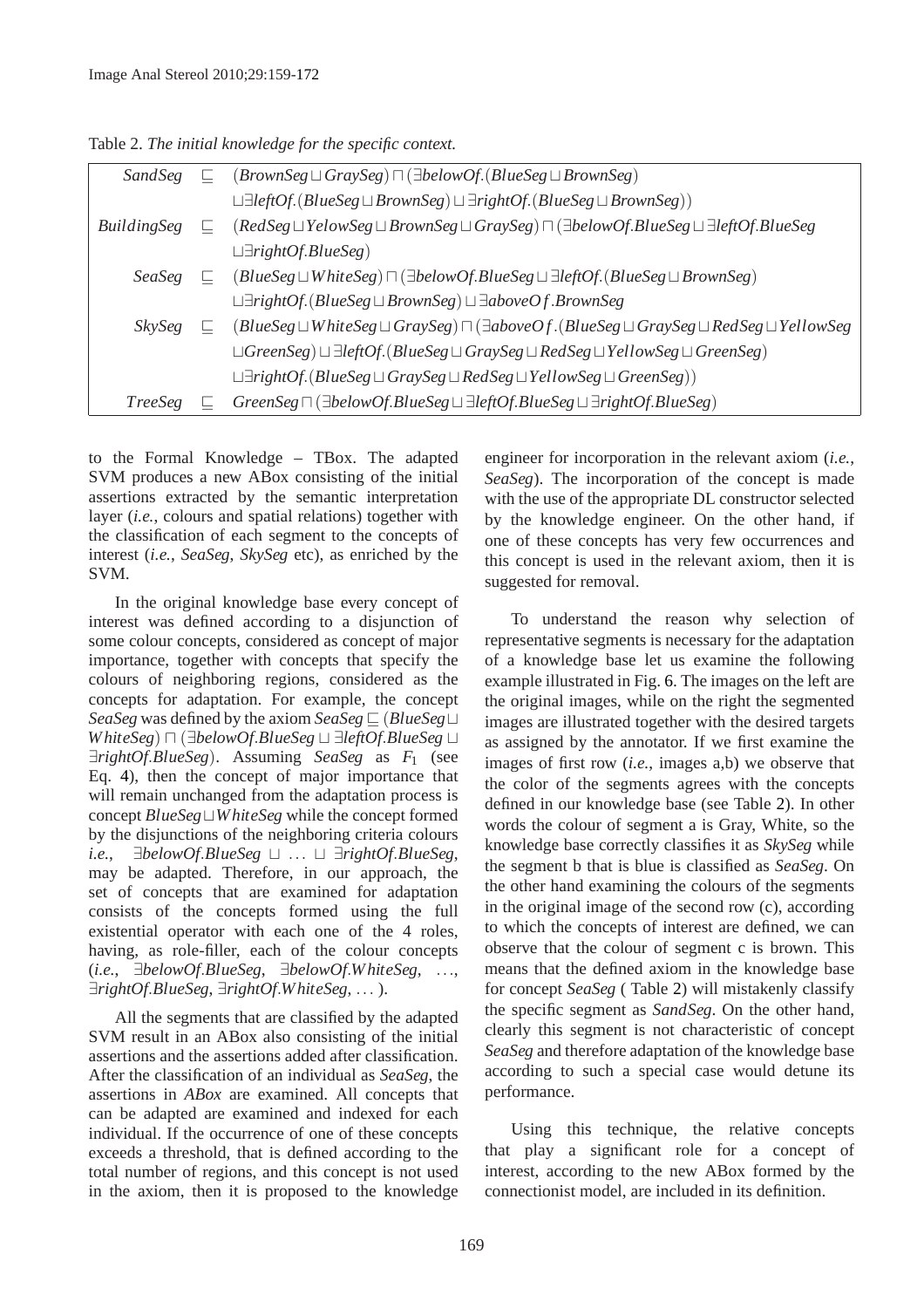

<span id="page-11-0"></span>Fig. 6. *KB adaptation for specific contexts or circumstances.*

Table [3](#page-12-7) illustrates the adapted knowledge base. The axioms were corrected by the adaptation process and in some cases differ form the original axioms defined. For example *TreeSeg* axiom was changed and in its new description the neighboring segments are of colour green while the possibility of brown neighbors in *SeaSeg* was omitted. Additionally, the white and brown neighbors were added as possible neighbors of *SkySeg* and *SandSeg* respectively as described in the previous section.

#### **RESULTS**

The performance of the proposed approach has been compared with standard approaches for classification of image regions [\(Athanasiadis](#page-12-8) *et al.*, [2009](#page-12-8)). These approaches have similar characteristics to our region-based method, since their purpose is to classify a region produced by a bottomup segmentation algorithm to a predefined set of categories. The first approach introduces an individual Support Vector Machine (SVM) for every defined concept, to detect the corresponding instances. Every SVM is trained under the "one-against-all" approach using the same training set (composed of the same input features) which was also used for training in our approach.

More specifically, an individual SVM is introduced for every defined concept, to detect the corresponding instances. Every SVM is trained under the "*oneagainst-all*" approach. The region feature vector, consisting of the MPEG-7 visual descriptors, constitutes the input to each SVM, which returns for every image segment a numerical value in the range

[0,1]. This value denotes the degree of confidence, to which the corresponding region is assigned to the concept associated with the particular SVM. For each region, the maximum of the K calculated degrees of confidence,  $argmax(\mu_a(C_k))$ , indicates its concept assignment, whereas the pairs of all supported concepts and their respective degree of confidence  $\mu$ computed for segment  $\alpha$  comprise the region's concept hypothesis.

The second approach is based on Particle Swarm Optimization (PSO) [\(Chandramouli and Izquierdo,](#page-13-29) [2006](#page-13-29)), which is based on optimization of the results of a Self Organizing Map classifier. Again in this case the same training set was used and an individual SOM network trained using the "*one-against-all*" approach is employed for each category. In the basic training algorithm the prototype vectors are trained according to  $w_d(t + 1) = w_d(t) + g_d(t)[x - w_d(t)]$  where  $w_d$ denotes the weight of the neurons in the SOM network,  $g_d(t)$  is the neighborhood function and *d* is the dimension of the input feature vector.

Table [4](#page-12-9) illustrates the performance of the above two algorithms and of the proposed in this paper approach, when classifying the same 1320 image segments in five concepts (sand, sea, sky, tree, building). Two columns of results are provided in the case of the proposed approach. The third column shows the performance of the SVM when its kernel is designed through Eqs. [1](#page-3-1)[-2](#page-3-0) by transferring the initial high level knowledge. The fourth column shows the resulting SVM performance after adaptation using the presented method.

As we can notice, in Table [4,](#page-12-9) the proposed methods outperform the other two by a large margin, using the standard precision and recall measures for the evaluation. This has been achieved, because the concepts can be represented in much detail (slightly varying from concept to concept) by an axiom; regions also have, in most cases, specific surroundings, thus, defining respective spatial relations. In this way, the interweaving of the formal knowledge and the connectionist system, enriches the latter with more information, that varies with the concept examined, and consequently manages to provide much better results, when compared to conventional machine learning techniques.

### **CONCLUSION**

In this paper we presented a novel architecture for image analysis applications based on connectionist adaptation of ontological knowledge. The proposed system architecture, consists of two main components: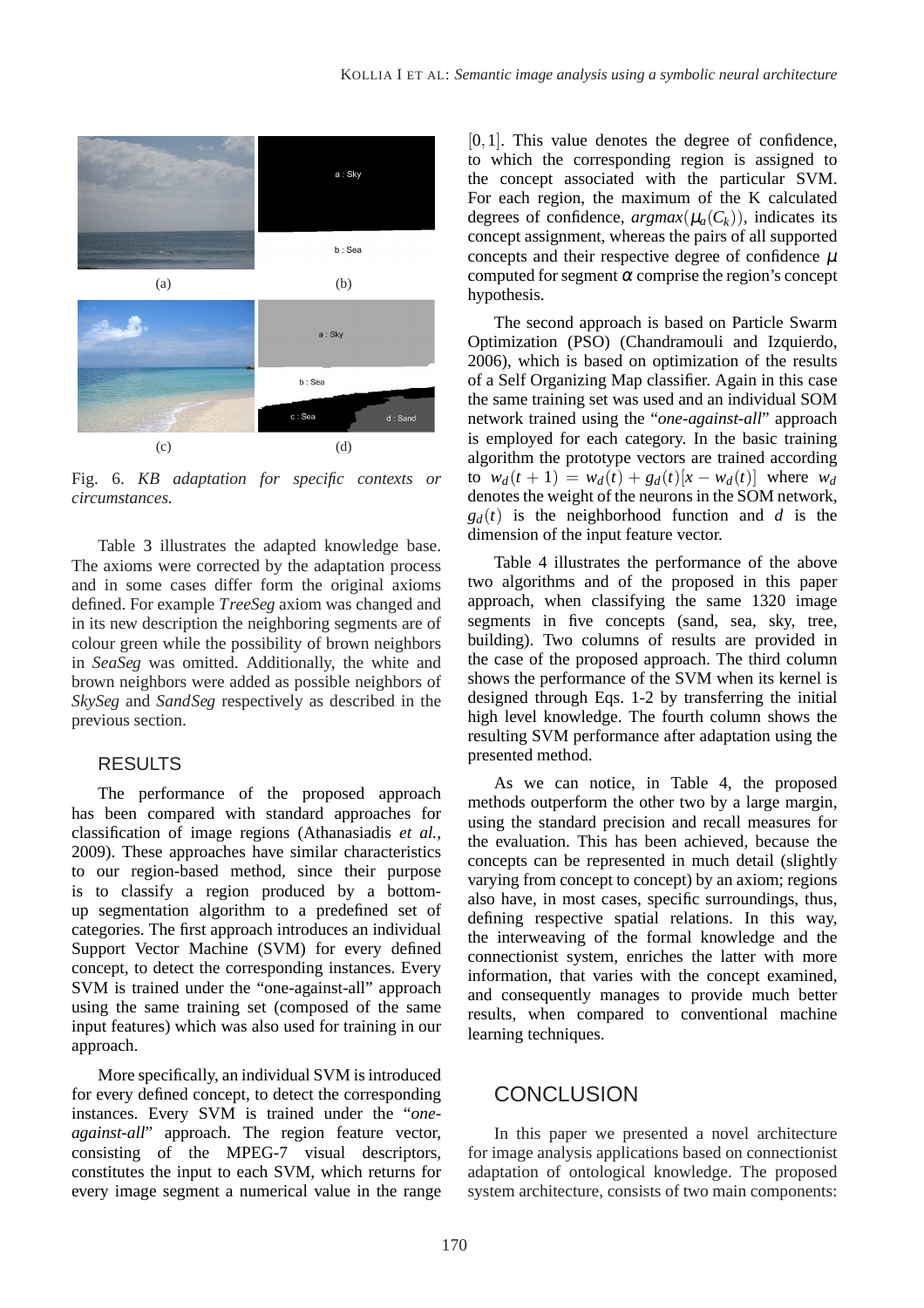<span id="page-12-7"></span>

|  | Table 3. The adapted knowledge for the specific domain. |  |  |  |  |  |
|--|---------------------------------------------------------|--|--|--|--|--|
|--|---------------------------------------------------------|--|--|--|--|--|

| <i>SandSeg</i> |   | $\subseteq$ $(BrownSeg \sqcup GraySeg) \sqcap (\exists belowOf.(BlueSeg \sqcup BrownSeg) \sqcup \exists leftOf.(BlueSeg \sqcup BrownSeg)$      |
|----------------|---|------------------------------------------------------------------------------------------------------------------------------------------------|
|                |   | $\Box$ FrightOf.(BlueSeg $\Box$ BrownSeg)                                                                                                      |
| BuildingSeg    |   | $\Box$ (RedSeg $\Box$ YelowSeg $\Box$ BrownSeg $\Box$ GraySeg)                                                                                 |
| <i>SeaSeg</i>  |   | $\subseteq$ (BlueSeg $\sqcup$ WhiteSeg) $\sqcap$ ( $\exists$ belowOf.BlueSeg $\sqcup \exists$ leftOf.BlueSeg $\sqcup \exists$ rightOf.BlueSeg) |
| <i>SkySeg</i>  |   | $(BlueSeg \sqcup WhiteSeg \sqcup GraySeg) \sqcap (\exists aboveOf.(BlueSeg \sqcup GreenSeg \sqcup RedSeg \sqcup GraySeg)$                      |
|                |   | $\Box GreenSeg \sqcup WhiteSeg) \sqcup \exists leftOf.(WhiteSeg \sqcup GreenSeg \sqcup BlackSeg)$                                              |
|                |   | $\Box$ FightOf.(WhiteSeg $\Box$ GreenSeg $\Box$ BlackSeg))                                                                                     |
| <i>TreeSeg</i> | ┕ | $GreenSeg \sqcap ( \exists belowOf.GreenSeg \sqcup \exists leftOf.GreenSeg \sqcup \exists rightOf.GreenSeg )$                                  |

<span id="page-12-9"></span>Table 4. *Comparison of Connectionist System (CS) performance (before and after adaptation) with two competitive methods: SVM classifier and Particle Swarm Optimization.*

| Label           | <b>SVM</b> |        | PSO <sub>1</sub> |         | Initial CS/KB |        | Adapted CS/KB |        |
|-----------------|------------|--------|------------------|---------|---------------|--------|---------------|--------|
|                 | Precision  | Recall | Precision        | Recall  | Precision     | Recall | Precision     | Recall |
| Sand            | 50.62 %    | 35.48% | 30.45%           | 63.19%  | 75.12%        | 51.72% | 83.17%        | 72.13% |
| <b>Building</b> | 47.43 %    | 44.65% | 35.41%           | 48.59%  | 52.82%        | 31.43% | 58.73%        | 37.61% |
| Sea             | $46.22\%$  | 62.22% | 18.81%           | 65.78%  | 68.15%        | 75.94% | 88.74%        | 79.24% |
| Sky             | 66.83 %    | 50.7%  | 64.87%           | 64.66%  | 64.74%        | 50.1%  | 75.32%        | 64.92% |
| Tree            | 44.94 %    | 40%    | 12.07%           | 57 %    | 58.34%        | 51.65% | 65.84%        | 60.23% |
| <b>Total</b>    | 51.21 %    | 46.61% | 32.32%           | 59.84 % | 63.83%        | 52.17% | 74.36%        | 62.83% |

the *Formal Knowledge* and the *Knowledge Adaptation*. The *Formal Knowledge* stores, the terminology and assertions that describe the problem under analysis. On the other hand, the *Knowledge Adaptation* converts the formal knowledge to a connectionist system that adapts and reconverts to formal knowledge, offering in that way an improved adapted knowledge.

The proposed architecture was applied to an image classification and segmentation problem, presenting very promising results. A comparison with other state of the art approaches on the same problem validated the very good performance of our proposal. Future work, includes the incorporation of fuzzy set theory in the kernel evaluation. Additionally, we intend to further examine the adaptation of a knowledge base using the connectionist architecture, mainly focusing on an improved semi-automatic selection of the appropriate DL constructors.

#### REFERENCES

- <span id="page-12-4"></span>Adamek T, O'Connor N, Murphy N (2005). Region-based segmentation of images using syntactic visual features. In: Proc 6th Int Worksh Image Anal Multimedia Interact Serv (WIAMIS). Montreux, Switzerland.
- <span id="page-12-6"></span>Athanasiadis T, Mylonas P, Avrithis Y, Kollias S (2007). Semantic image segmentation and object labeling. IEEE T Circ Syst Vid [17:298–312.](http://dx.doi.org/10.1109/TCSVT.2007.890636)
- <span id="page-12-8"></span>Athanasiadis T, Simou N, Papadopoulos G, *et al.* (2009). Integrating image segmentation and classification for fuzzy knowledge-based multimedia indexing. In: Huet B, Smeaton AF, Mayer-Patel K, Avrithis Y, eds., Proc 15th Int Multimedia Model Conf (MMM). Sophia-Antipolis, France.
- <span id="page-12-3"></span>Baader F, McGuinness D, Nardi D, Patel-Schneider P (2002). The Description Logic Handbook: Theory, implementation and applications. Cambridge: Cambridge University Press.
- <span id="page-12-5"></span>Berretti S, Bimbo AD, Vicario E (2001). Efficient matching and indexing of graph models in content-based retrieval. IEEE T Circ Syst Vid [11:1089–105.](http://dx.doi.org/10.1109/34.954600)
- <span id="page-12-2"></span>Bloehdorn S, Sure Y (2007). Kernel methods for mining instance data in ontologies. In: Gil Y, Motta E, Benjamins V, Musen MA, eds., Proc 6th Int Semantic Web Conf (ISWC). Galway, Ireland.
- <span id="page-12-1"></span>Borenstein E, Sharon E, Ullman S (2004). Combining top-down and bottom-up segmentation. In: Dougherty E, ed., Proceedings of Computer Vision and Pattern Recognition Workshop (CVPRW). Washington DC, USA.
- <span id="page-12-0"></span>Carson C, Belongie S, Greenspan H, Malik J (2002). Blobworld: Image segmentation using expectationmaximization and its application to image querying. IEEE T Pattern Anal [24:1026–38.](http://dx.doi.org/10.1109/TPAMI.2002.1023800)